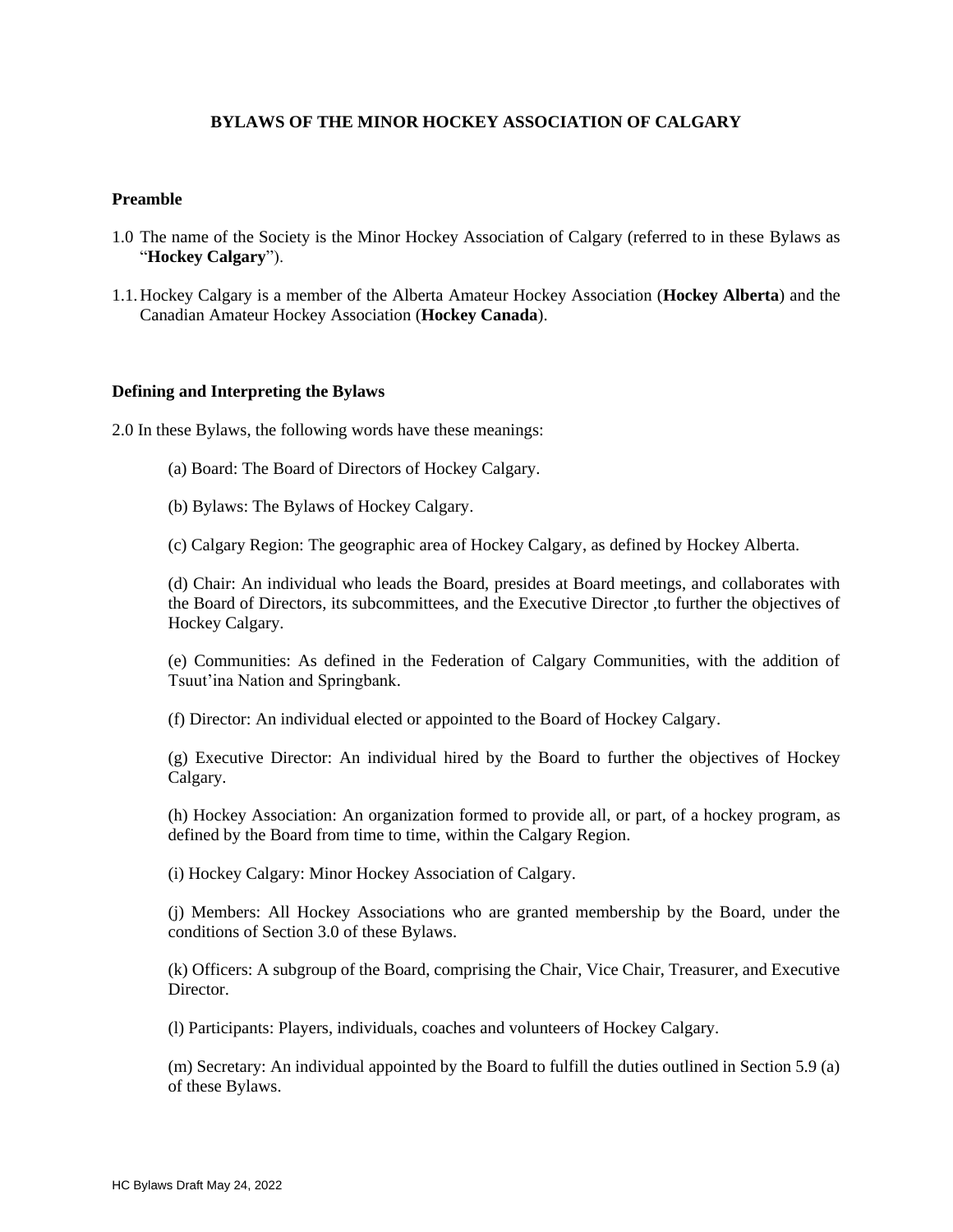(n) Treasurer: An individual of the Board to fulfill the duties outlined in Section 5.9 (b) of these Bylaws.

(o) Vice Chair: An individual who supports the Chair and presides over meetings when the Chair is unavailable.

2.1 The following rules of interpretation must be applied in interpreting these Bylaws

(a) Singular and Plural: Words indicating the singular numbers also include the plural, and vice versa.

(b) Headings are for convenience only. They do not affect the interpretation of the Bylaws.

(c) Liberal interpretation: These Bylaws must be interpreted broadly and generously to ensure the fulfillment by Hockey Calgary of its mandate in the best interests of Hockey Calgary and the Participants of hockey in Calgary.

#### **Membership**

#### 3.0 Membership

#### 3.0.1 Becoming a Member

- (a) The Board shall have the sole right to accept or refuse membership in Hockey Calgary.
- (b) A Hockey Association may be considered for membership by the Board by meeting the following conditions:
	- i. Is a registered organization in good standing under relevant legislation;
	- ii. Owes no outstanding membership dues or other debts to Hockey Calgary;
	- iii. Agrees to uphold, and abide by, the Bylaws of Hockey Calgary;
	- iv. Acknowledges that the boundaries of each Hockey Association are determined by the Board and, therefore, any Hockey Association seeking membership must agree to adjust its own internal membership in accordance with any boundary change made by the Board, if affected.

#### 3.0.2 Maintenance of Membership

Membership in Hockey Calgary can only be maintained in accordance with the conditions established by the Board from time to time, including maintenance of those conditions established under Section 3.0.1(b).

#### 3.1 **Member Registry**

Each Member will provide the Board with a mailing address for notice and; if available and requested by the Board, a telephone number and e-mail address, if any. If e-mail addresses are available and provided to the Board, they may be used for the purpose of giving notice pursuant to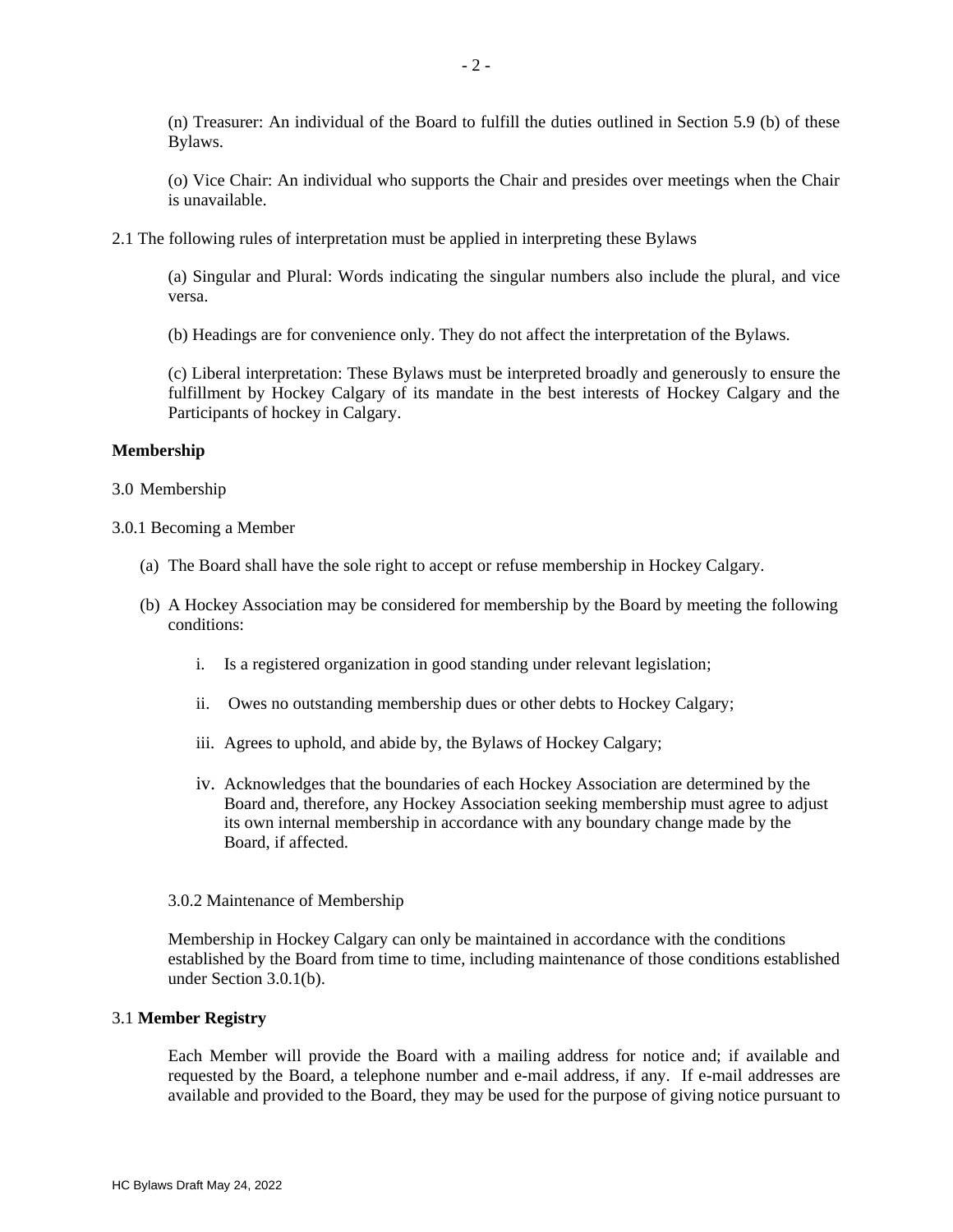these Bylaws. Each Member will be responsible for informing the Board of any change of mailing address, phone number, or e-mail address, and other information as determined by the Board from time to time, that occurs while a Member is in good standing.

#### 3.2 **Membership Fees**

The Board will establish the membership fees, dues and other charges to be paid by Members, and the time and terms for paying such fees, dues and other charges, from time to time.

#### 3.3 **Withdrawal**

Members may resign or withdraw from membership by written notice to the Board. The effective date of resignation or withdrawal will be the date on which the Board receives the notice.

### 3.4 **Expulsion or Suspension**

The Board may expel or suspend, with or without conditions, any Member from membership and/or from participating in Hockey Calgary, by resolution of the Board, passed by a two thirds majority of the votes cast at a properly called Board meeting, if:

- (a) the conduct of the Member is determined by the Board, in their sole discretion, to be improper, unbecoming, or contrary to, the interests or reputation of Hockey Calgary; or
- (b) the Member commits a breach of the Bylaws, policies, rules, or regulations of Hockey Calgary that are in effect from time to time.

#### 3.5 **Liability for Fees**

A Member will remain liable for payment of any dues, fees or amounts levied, or which become payable by it to Hockey Calgary, prior to the effective date of their resignation, withdrawal, expulsion or suspension. Any Member who resigns or is expelled from Hockey Calgary, will forfeit all right, claim and interest arising from, or associated with, membership. Unless specifically approved by the Board, the Member who has been expelled or suspended will not be entitled to a refund of any fees that have been paid up to that time. A Member who resigns or withdraws from membership may be eligible for a partial refund of any dues, fees or amounts paid by the Member. Any such refund will be at the discretion of the Board and will take into account any costs incurred by Hockey Calgary as a result of the resignation or withdrawal.

### **Meetings of the Membership**

#### 4.0 **Types of Meetings**

(a) The Members of Hockey Calgary will meet at least once every year, either in person or by virtual means. One meeting, referred to in these Bylaws as the "annual general meeting", shall be called between April  $1<sup>st</sup>$  and June  $30<sup>th</sup>$  each year for the purposes of:

- electing or appointing the Directors and Officers of Hockey Calgary;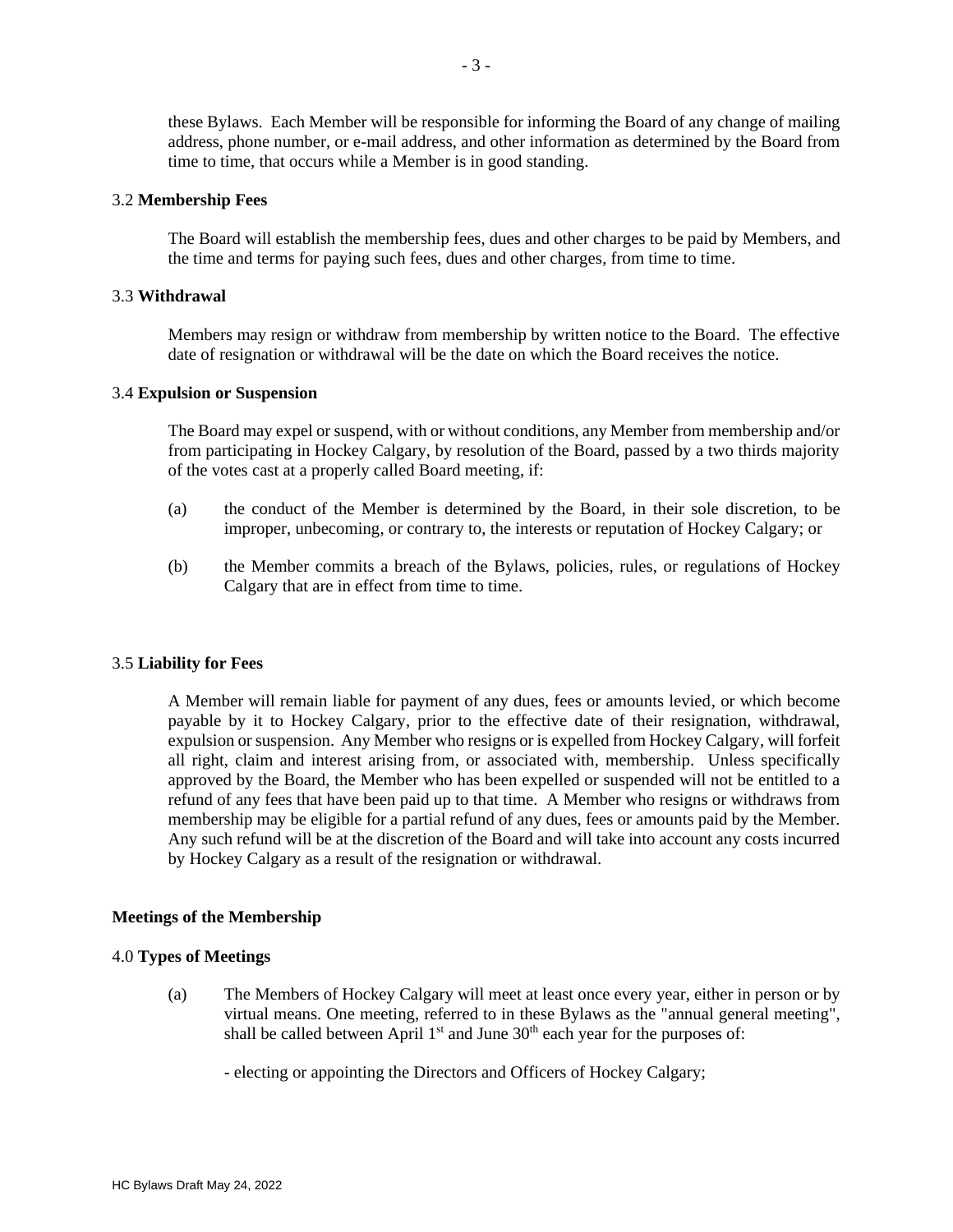- presenting the financial statements and the auditor's report to the members;
- presenting the report of the Board; and
- discussing or deciding any other matters that properly come before the meeting.
- (b) Special meetings may be called at any time, in accordance with Section 4.1 (b) and 4.2 (b).

## 4.1 **Calling Meetings**

- (a) The Chair will call the annual general meeting each year. If the Chair fails to call the annual general meeting, then the Board will call the annual general meeting.
- (b) Special meetings may be called by the Chair, by the Board, or by written request of at least five (5) Members, which request must be addressed to the Chair and must explain the reason(s) for calling such a special meeting.

## 4.2 **Notice of Meetings**

- (a) All annual general meetings require at least twenty-one (21) days' prior notice of the meeting to the Members. Such notice must specify the date, time, manner, and means of the meeting and contain sufficient information for the Members to make informed decisions. For the purposes of giving notice to a Member, the last information in the member registry of Hockey Calgary must be the address to which notice must be sent. If notice is sent by mail, or digital means, it must be considered received as of the day it was sent.
- (b) Once a special meeting has been properly called, in accordance with 4.1 (b), the Chair, or in their stead, the Board, will give notice of the special meeting using the procedure and following the requirements set out in Section 4.2 (a).

#### 4.3 **Errors in Notice of Meetings**

No error or omission in giving notice of any meeting or any adjourned meeting of Members, whether annual or special, will invalidate such a meeting or make void any proceedings or decisions made by the Members at such a meeting; unless such error or omission was caused by the wilful or grossly negligent conduct of the Board, Officers, or, Members who prepared the notice. A Member may at any time waive notice of a meeting by consent, or by participation in the meeting.

#### 4.4. **Quorum**

Quorum for all annual general meetings and any special meetings of Members will be 25%.

## 4.5 **Participation in Meetings**

Except for matters of business properly brought before the meeting by the Board, only Members or Member delegates' will be permitted to make motions, speak to motions, or second motions from the floor at meetings of the Members.

### 4.6 **Chair of Member's Meetings**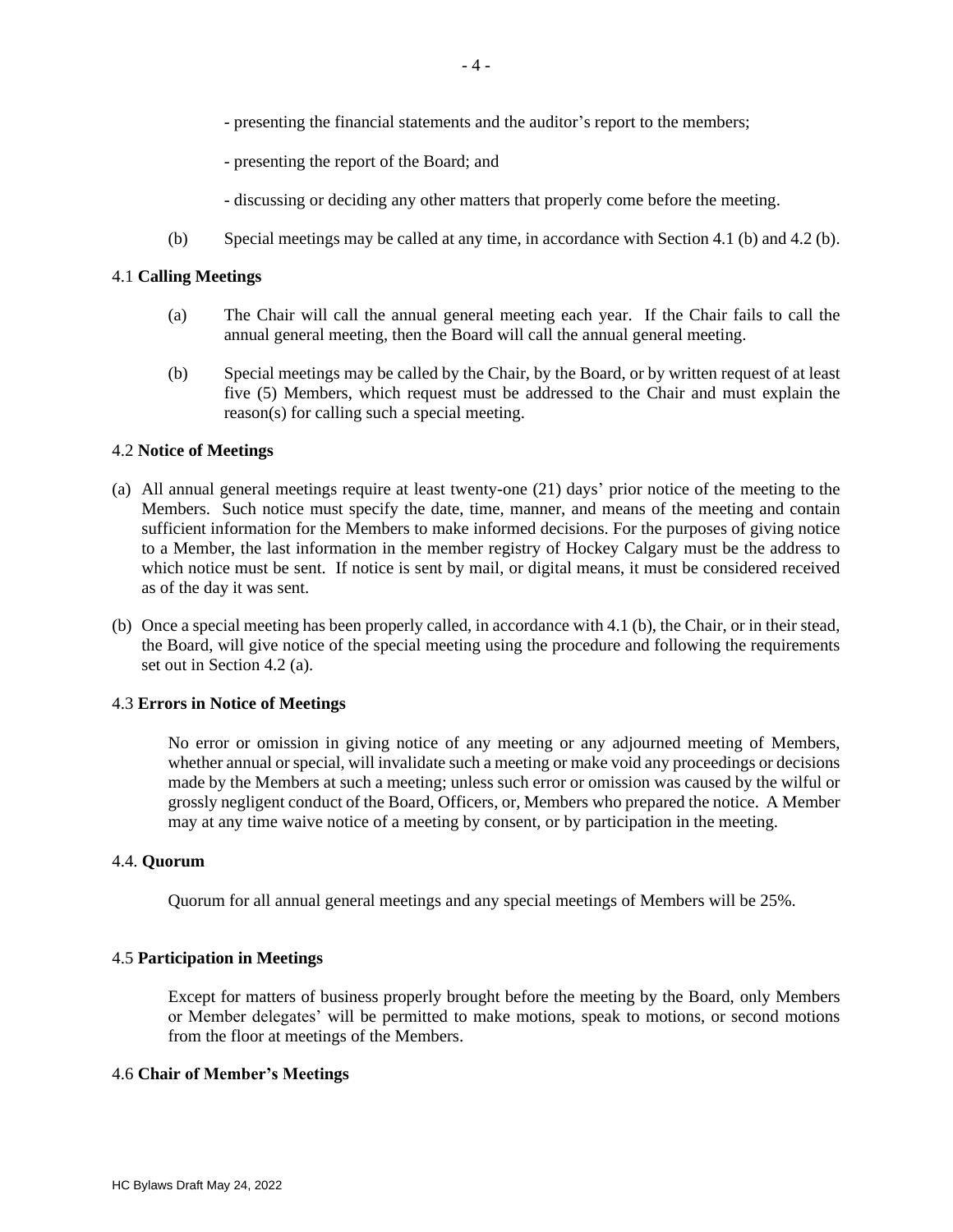The Chair will act as chair of all meetings of the Members, and in the absence of the Chair, the Vice-Chair, and in the absence of both the Chair and the Vice-Chair, then any other Director may sit as chair with the consent of the majority of the Members present and entitled to vote.

## **4.7 Decisions of Members**

- (a) The Members may consider and vote on any matters that properly come before them at any meeting of Members.
- (b) Most of the business to be decided by the Members at any meeting of the Members is ordinary business and is to be decided by voting. Ordinary business will be passed by a simple majority (50% plus 1) of votes cast at a meeting of Members
- (c) Special resolutions will be passed by a three quarters majority (75%) of votes cast at a meeting of Members, and are required for the following matters;
	- changes to the objects of Hockey Calgary;
	- modifications of the Bylaws;
	- borrowing of money, and/or
	- dissolution or amalgamation of the society.

#### 4.8 **Voting Rights of Members**

(a) Voting will be a show of hands unless the chair of the meeting determines that it is appropriate to use secret ballots, or if any of the Members present request that the vote be by secret ballot, in which case the vote will be conducted by secret ballot.

(b) Members in good standing will have one vote.

(c) The name of the Member's delegate will be provided to the Chair, in writing as authorized by the Member, no later than the day of the meeting and prior to the meeting being called to order by the Chair.

(d)The chair of the meeting will not be authorized by any Member to vote on their behalf and will not vote unless there is a tie, in which case the chair will be entitled to cast a deciding vote.

#### **Board of Directors**

#### 5.0 **Directors and Officers**

The following will apply to the election, appointment, and removal of the Board, Directors and Officers:

- (a) The Board will consist of the Past Chair, the Chair, the Vice-Chair, the Treasurer, the Executive Director, the Vice-Chair of the operations committee and not less than five (5) but no greater than eight (8) Directors at large.
- (b) The Past Chair (if available) and the Vice-Chair of the operations committee are appointed to the Board.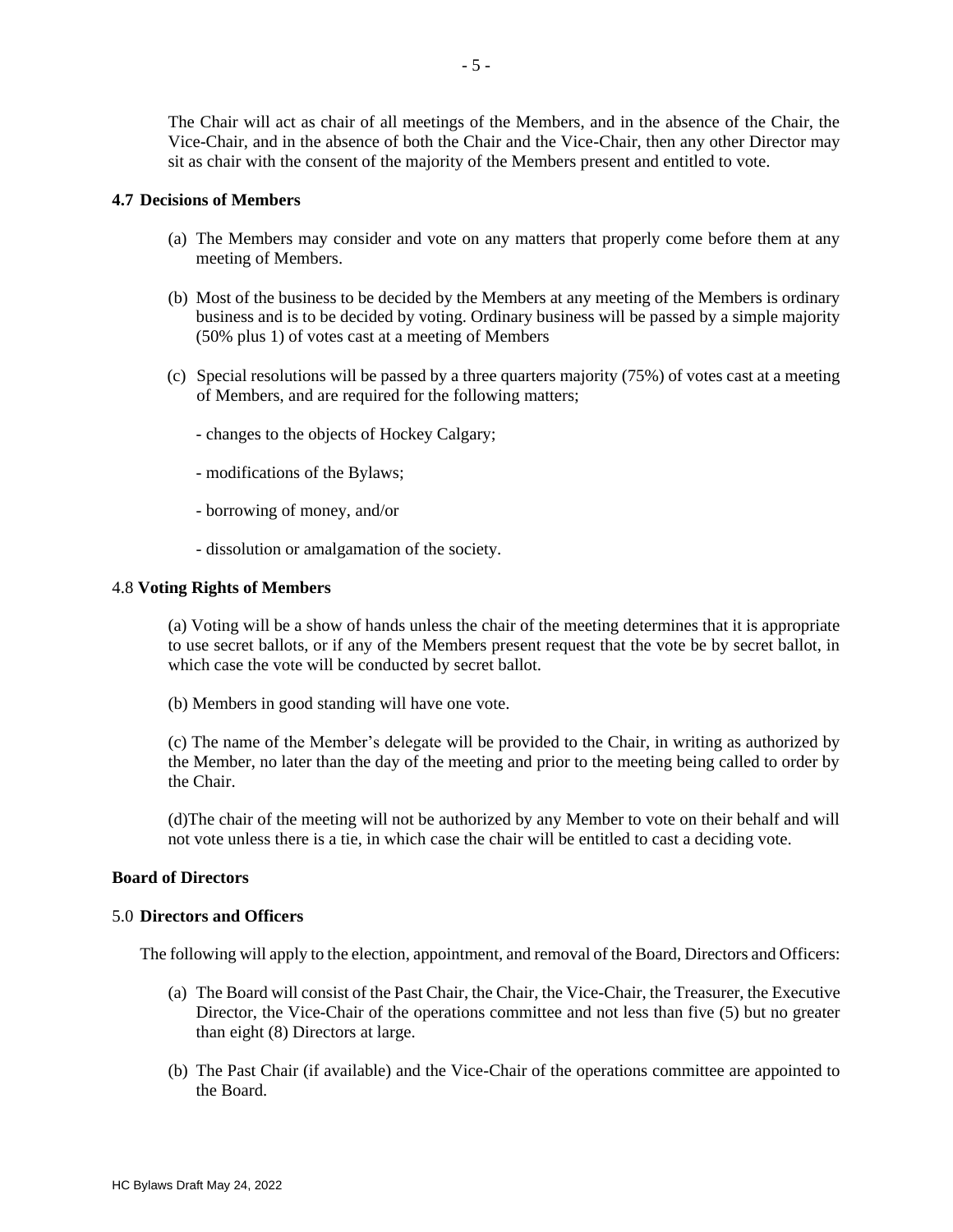- (c) The Chair will be elected by a majority vote for the term of two (2) years and the Vice-Chair and the Treasurer will be elected by a majority vote at the annual general meeting for a term of one (1) year. These Directors, together with the Executive Director, will be known as the Officers of Hockey Calgary.
- (d) To be nominated for the position of Chair, the individual must have been a Director or Officer for at least one term prior to the proposed election or appointment, unless there is no one willing to stand for election with those qualifications.
- (e) During even numbered years, up to four (4) Directors at large will be elected by a majority vote at the annual general meeting for a two (2) year term. During odd numbered years, up to four (4) Directors at large will be elected by a majority vote at the annual general meeting for a two (2) year term. Directors at large must have the following qualifications:
	- i. Must have an interest in the sport of hockey;
	- ii. Must have no known conflict of interest;
	- iii. May have a child or dependent playing hockey;
	- iv. Must have a skill or area of expertise that will assist the Board in managing the affairs of Hockey Calgary.
- (f) Any vacancy created by a Director at Large ceasing to be a Director for any reason may be filled by appointment made by the remaining Directors to serve until the next annual general meeting. At the next annual general meeting, the appointed Director will be put forward for election to complete the remaining term of the vacated position.
- (g) The Board will appoint a governance and nominations committee, which will be charged with the task of preparing a slate of Directors and Officers, with their qualifications, to accompany the notice of the annual general meeting each year. If there are more candidates seeking positions than there are positions available, the governance and nominations committee will not prepare a slate of Directors and Officers, but will prepare a list of those seeking election, which will accompany the notice of meeting.
- (h) The nomination of an individual to the position of Director or Officer may be submitted by any Member in good standing, any Board member, or the governance and nominations committee. Each nomination is subject to the provisions of subsections  $5.0$  (d), (e), and (j), and must be delivered to the office of Hockey Calgary by midnight on the  $10<sup>th</sup>$  day preceding the annual general meeting. All such nominations must be accompanied by the consent of the nominee.
- (i) If there are no nominees other than the slate provided by the governance and nominations committee, the slate will be declared appointed at the annual general meeting.
- (j) Directors and Officers elected or appointed pursuant to these Bylaws will take office commencing at the conclusion of the meeting at which time they are elected or appointed, and the prior Directors and Officers will cease to hold office at that same time.
- (k) The Members may, by resolution passed by a majority of votes cast at a special meeting of the Members duly called for that purpose, in accordance with subsection 4.1 (b), remove any Director before the expiry of his or her term of office and may, by a majority of votes cast at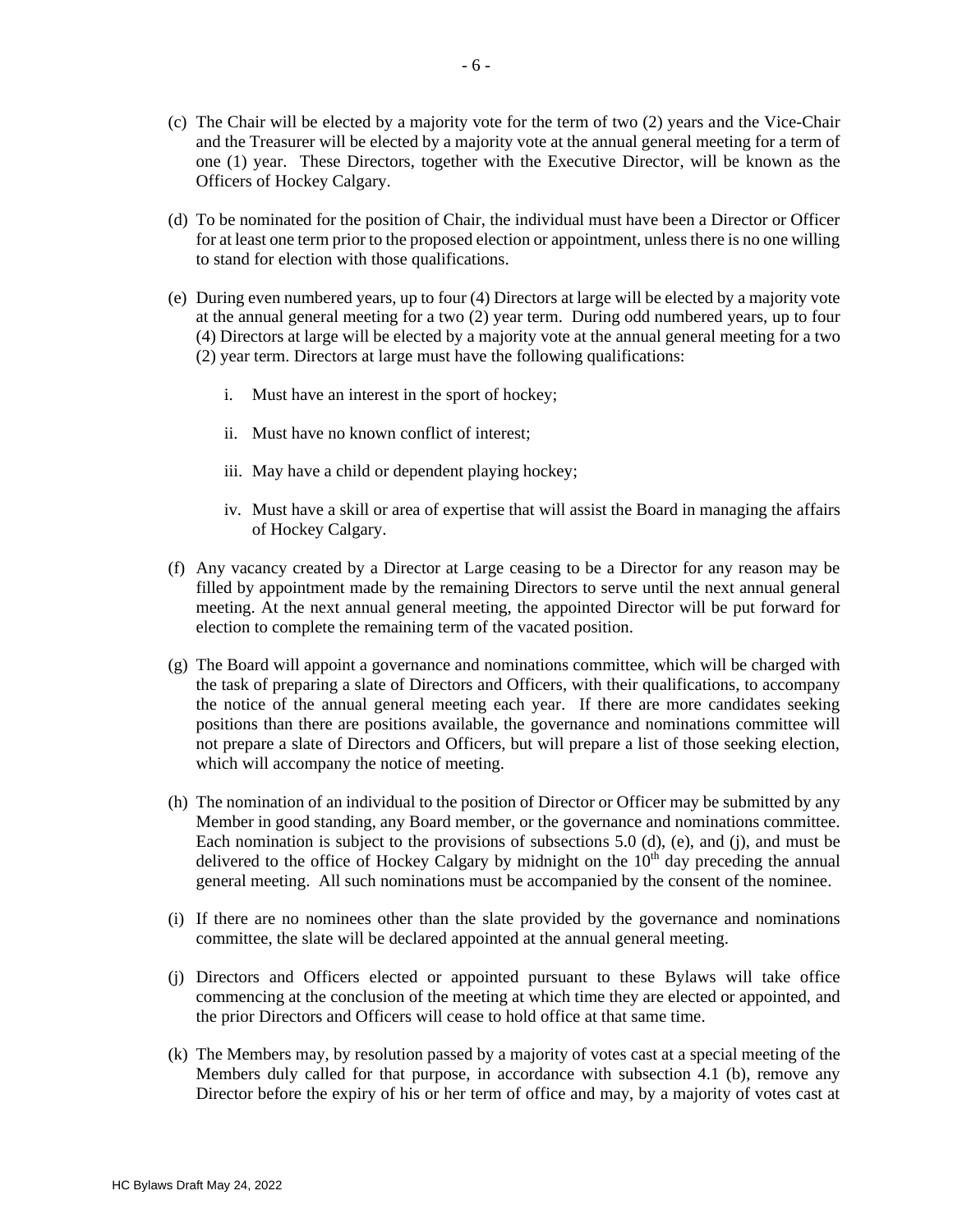the same meeting, elect any qualified individual to serve the remainder of the term of the Director so removed.

(l) The Board may remove a Director for failing to carry out their duties, for lack of compliance with the Bylaws, rules, regulations, and, policies of Hockey Calgary, for conduct that, in the sole opinion of the Board, reflects poorly on the Board or Hockey Calgary, or for other reasons as determined by the Board. A Director, who fails to attend two consecutive Board meetings without reasonable cause, as determined by the Board, may be considered to have failed to carry out their duties.

### **5.1 Conflict of Interest**

- (a) A Director will disclose to the other Directors, in writing or by requesting to have it entered in the minutes of a meeting or the resolutions of the Directors, the nature and extent of any interest that the Director has in a material contract or material transaction, whether made or proposed, with Hockey Calgary if the Director:
	- i. is a party to the contract or transaction;
	- ii. is a director or officer or an individual acting in a similar capacity of a party to the contract or transaction; or
	- iii. has a direct or indirect material interest in a party to the contract or transaction.
- (b) The disclosure required by subsection 5.1 (a) will be made:
	- i. at the meeting at which a proposed contract or transaction is first considered;
	- ii. if the Director was not, at the time of the meeting referred to in subsection  $5.1(b)(i)$ , interested in the proposed contract or transaction, at the first meeting after the Director becomes so interested;
	- iii. if the Director becomes interested after a contract or transaction is made, at the first meeting after the individual becomes so interested; or
	- iv. if an individual who is interested in a contract or transaction later becomes a Director, at the first meeting after the individual becomes a Director.
- (c) If a material contract or material transaction, whether entered into or proposed, is one that, in the ordinary course of Hockey Calgary activities, would not require approval by the Board, a Director will immediately, after they become aware of the contract or transaction, disclose in writing to the Board, or request to have entered in the minutes of a meeting or the written resolutions of the Board, the nature and extent of their interest.
- (d) A Director required to disclose under subsection 5.1(a)
	- i. will not vote on any resolution to approve the contract or transaction unless the contract or transaction is for an indemnity or insurance to reasonably protect the Director; and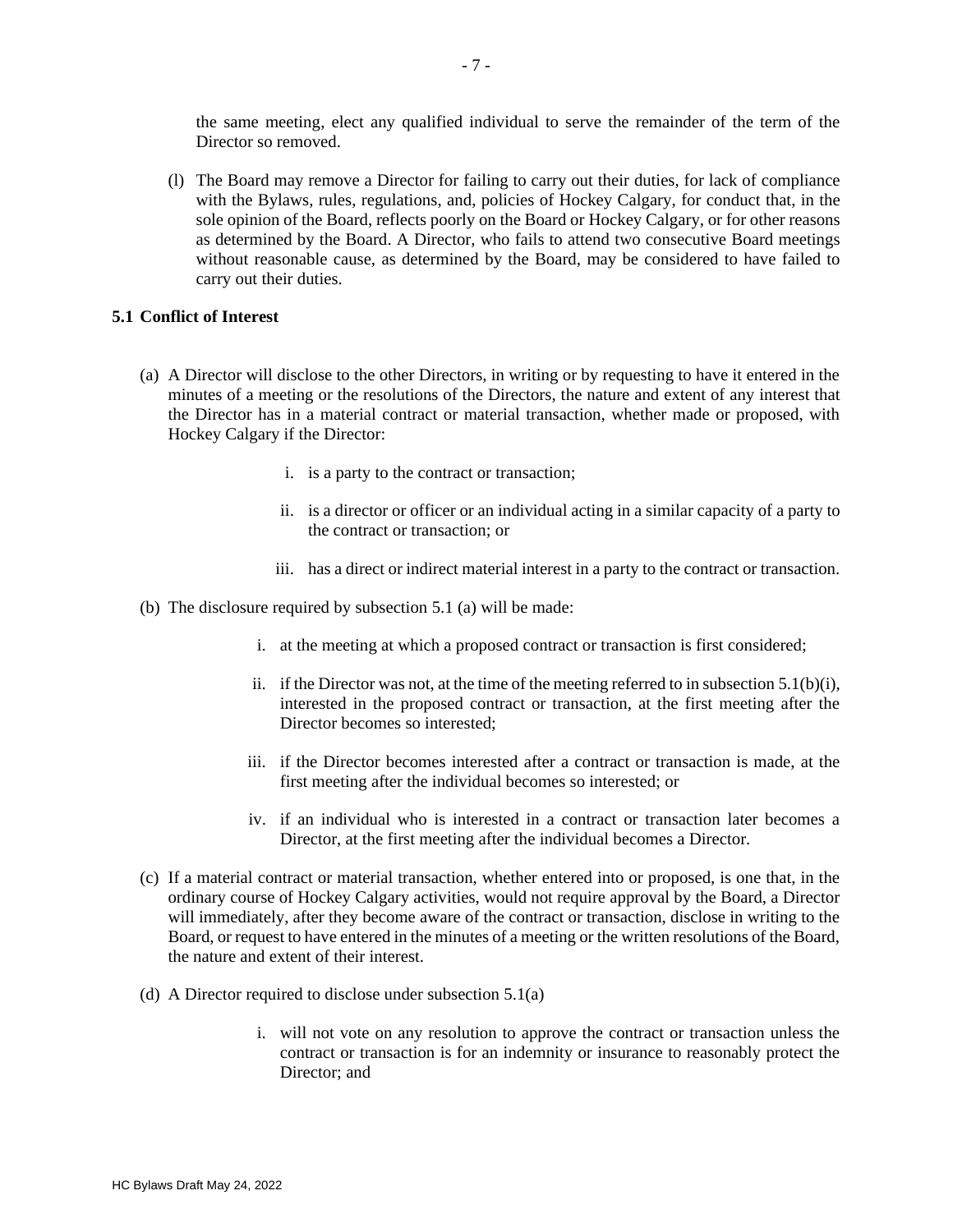- ii. will not attempt to influence the outcome of the vote on any resolution to approve the contract or transaction.
- (e) Even if the requirements of this section 5.1 are not met, a Director, acting honestly and in good faith, is not accountable to Hockey Calgary for any profit realized from the contract or transaction for which disclosure is required, and the contract or transaction is not invalid by reason of the interest of the Director in the contract or transaction, if:
	- i. the contract or transaction is approved by the Members by ordinary (or special) resolutions at the next annual general meeting; and
	- ii. the contract and transaction was reasonable, fair and in the best interests of Hockey Calgary when it was approved or confirmed by Members.
- (f) Any Director will fully disclose any other conflict of interest and will not be eligible to vote on any resolution of the Board that is related to such conflict of interest. For the purposes of section 5.1, the Officers of the Board may determine whether a conflict of interest exists, and if the matter involves a conflict for the Chair, then the matter may be determined by the Officers of the Board (excepting the Chair) or a majority vote of the remaining Directors.

## **5.2 Board Meetings**

Meetings of the Board may be held at any time upon five (5) days' prior notice of the meeting. Meetings may be called by the Chair on the Chair's initiative or at the written request of any three (3) Directors. All decisions of the Board will be made by resolution passed by a majority of those present and voting at a meeting of the Board.

#### **5.3 Chair of the Meetings**

The Chair will, when present, act as meeting chair at all meetings of the Board. In the absence of the Chair, the Vice-Chair will act as meeting chair, and, in the absence of both the Chair and the Vice-Chair, a meeting chair may be selected by a majority of those Directors present.

## **5.4 Quorum**

Quorum for any meeting of the Board will be a majority of Directors.

### **5.5 Participation by Telephone or other Virtual Means**

- (a) The Board may meet either in person or by virtual means.
- (b) A Director, who is not physically present at a meeting of the Board, may participate in the meeting by virtual means including, but not limited to, telephone, teleconference, or video conference.

#### **5.6 Written Resolution in Lieu of Meeting**

A resolution of the Board, agreed to in writing by all of the Directors in lieu of a meeting, will be as valid as if the resolution were passed at a duly called meeting of the Board.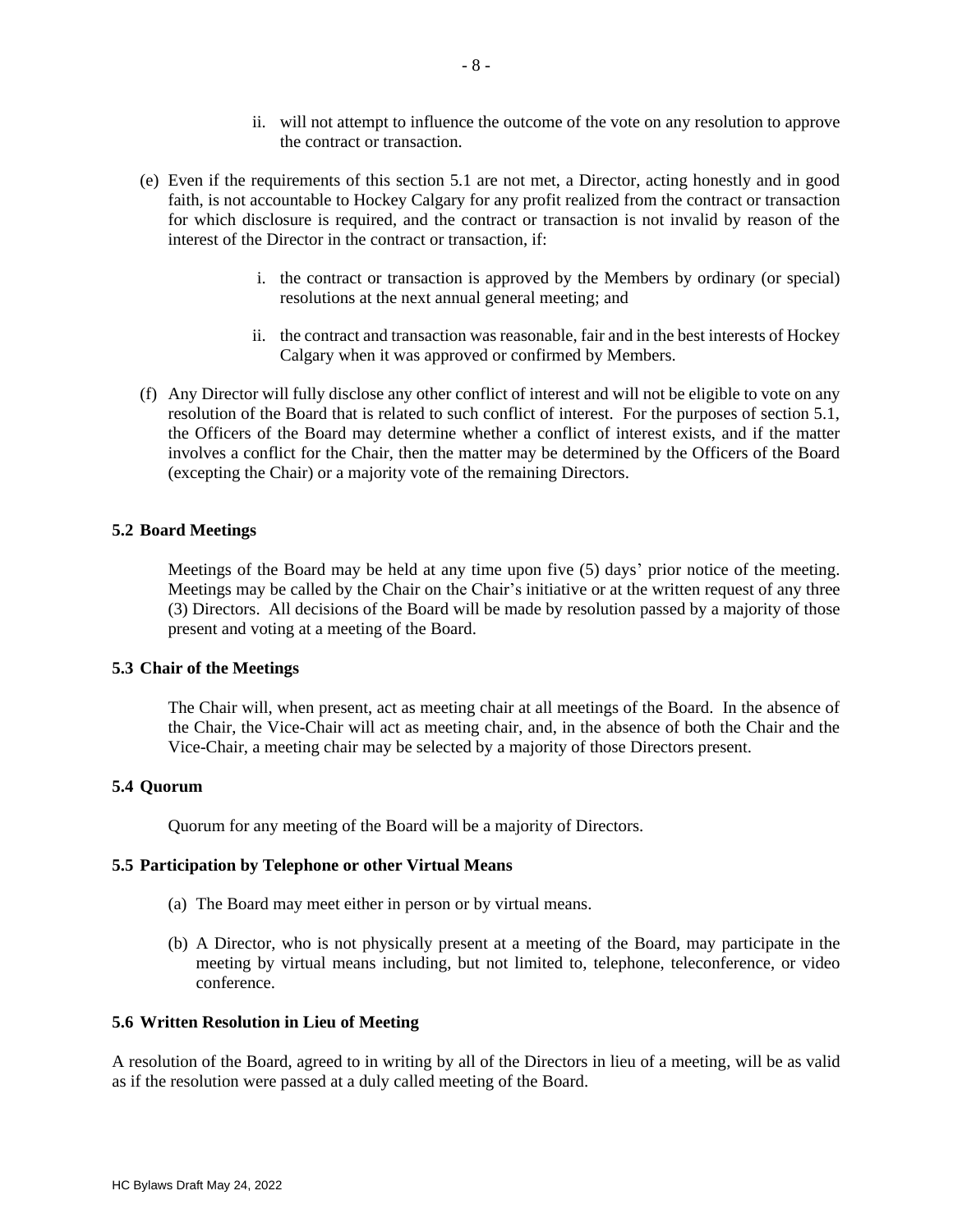#### **5.7 Authority of the Board**

The Board shall manage or supervise the management of the business and affairs of Hockey Calgary. Without in any way limiting the authority of the Board, or their ability to delegate that authority, the Board has the following:

- (a) the power to impose and enforce penalties for violation of the Bylaws, rules, regulations, and policies of Hockey Calgary from time to time;
- (b) the power to determine boundaries of Members;
- (c) the power to interpret, define, explain, and apply, in their sole discretion, all provisions of the Bylaws, rules, regulations, and, policies of Hockey Calgary from time to time; and the power to make decisions, also in their sole discretion, binding upon Hockey Calgary and its Members, in the best interests of Hockey Calgary as and when required;
- (d) the responsibility to represent Hockey Calgary at meetings of Hockey Alberta and Hockey Canada.

#### **5.8 Delegation of Authority**

The Board may delegate any part of their authority to a committee of Directors, a council (including councils comprised, in whole or in part, of individuals who are not Directors, for which the Board has created terms of reference or a mandate) or individuals (including the Executive Director) except its authority to:

- (a) borrow money;
- (b) expel or suspend a Member; or
- (c) fill a vacancy on the Board.

Committees and councils which the Board may choose to create include the Operations Committee, Elite Council, Girls Hockey Council, Rec Hockey Council and other such committees or councils as deemed appropriate to the Board. All such committees and councils may be ad hoc, temporary, or standing committees or councils, intended to operate each year. The Board, in their sole discretion, will establish and amend from time to time the terms of reference for each committee and council, and, may dissolve or merge any committees or councils they create.

#### **5.9 Additional Board Member Duties**

**(a)** Secretary's Duties

The Board will appoint an individual to act as Secretary to:

- i. take, and keep, accurate minutes of meetings of the Members and the Board;
- ii. maintain the Member registry;
- iii. send all notices of meetings unless otherwise directed by the Chair or the Board; and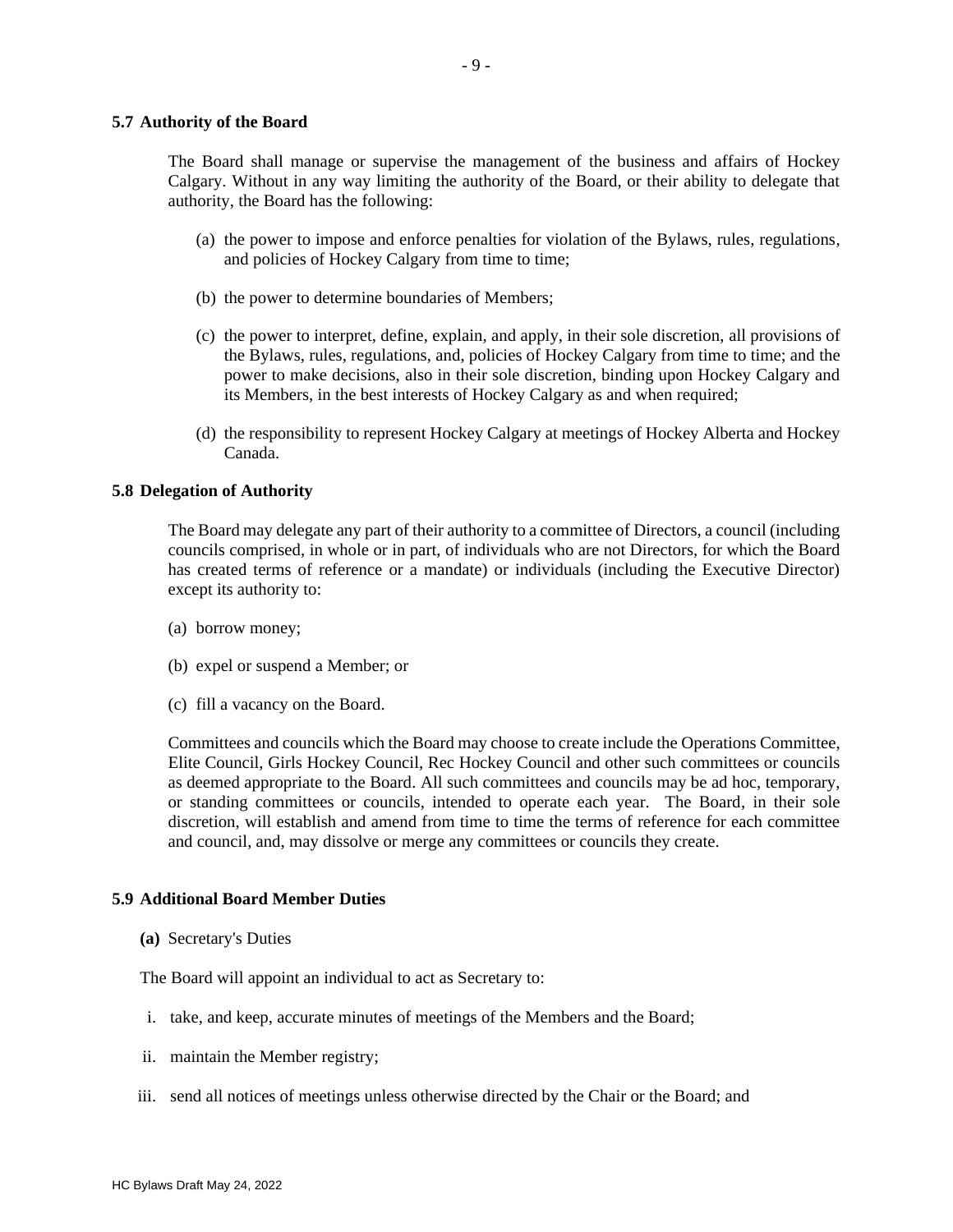iv. have such other duties as may from time to time be delegated by the Board.

**(b)** Treasurer's Duties

The Treasurer will:

- i. be responsible for seeing that proper financial records and statements of all Hockey Calgary accounts and transactions are maintained;
- ii. ensure that the financial statements of Hockey Calgary are audited by a duly qualified independent accountant or accounting firm on an annual basis and presented to the Members at the annual general meeting or as soon thereafter as is practical; and.
- iii. have such other duties as may from time to time be delegated by the Board.

## **5.10 Remuneration**

Unless otherwise authorized by resolution at any meeting of Members, no Officer (other than the Executive Director) or Director will receive any remuneration for their services. With approval of the Board, any Director or Officer will be reimbursed for any reasonable out-of-pocket costs incurred by them in carrying out their authorized duties.

## **5.11 Liability**

- (a) Every Director or Officer of Hockey Calgary, in exercising the Director's or Officer's powers and discharging the Director's and Officer's duties shall:
	- i. Act honestly and in good faith with a view to the best interest of Hockey Calgary, and;
	- ii. Exercise the care, diligence, and skill that a reasonably prudent person would exercise in comparable circumstances.
- (b) Directors and Officers assume their positions on the condition that the Director or Officer, their executors, administrators and assigns will be indemnified and reimbursed for any monetary loss, including legal fees and costs, incurred by them as a result of any action, suit or proceeding brought, commenced or prosecuted against a Director or Officer in respect to the execution of their duties and obligations as Directors or Officers unless such loss is caused by the gross negligence, wilful act, or breach of fiduciary duty by the Director or Officer.

## **Finance and Other Matters**

## 6.0 **Corporate Seal**

Hockey Calgary shall not adopt a corporate seal for the Society.

## 6.1 **Inspection of Financial Records and Statements**

The financial records and statements of Hockey Calgary may be inspected by any Member of Hockey Calgary upon notice or request to the office of Hockey Calgary, during office hours. The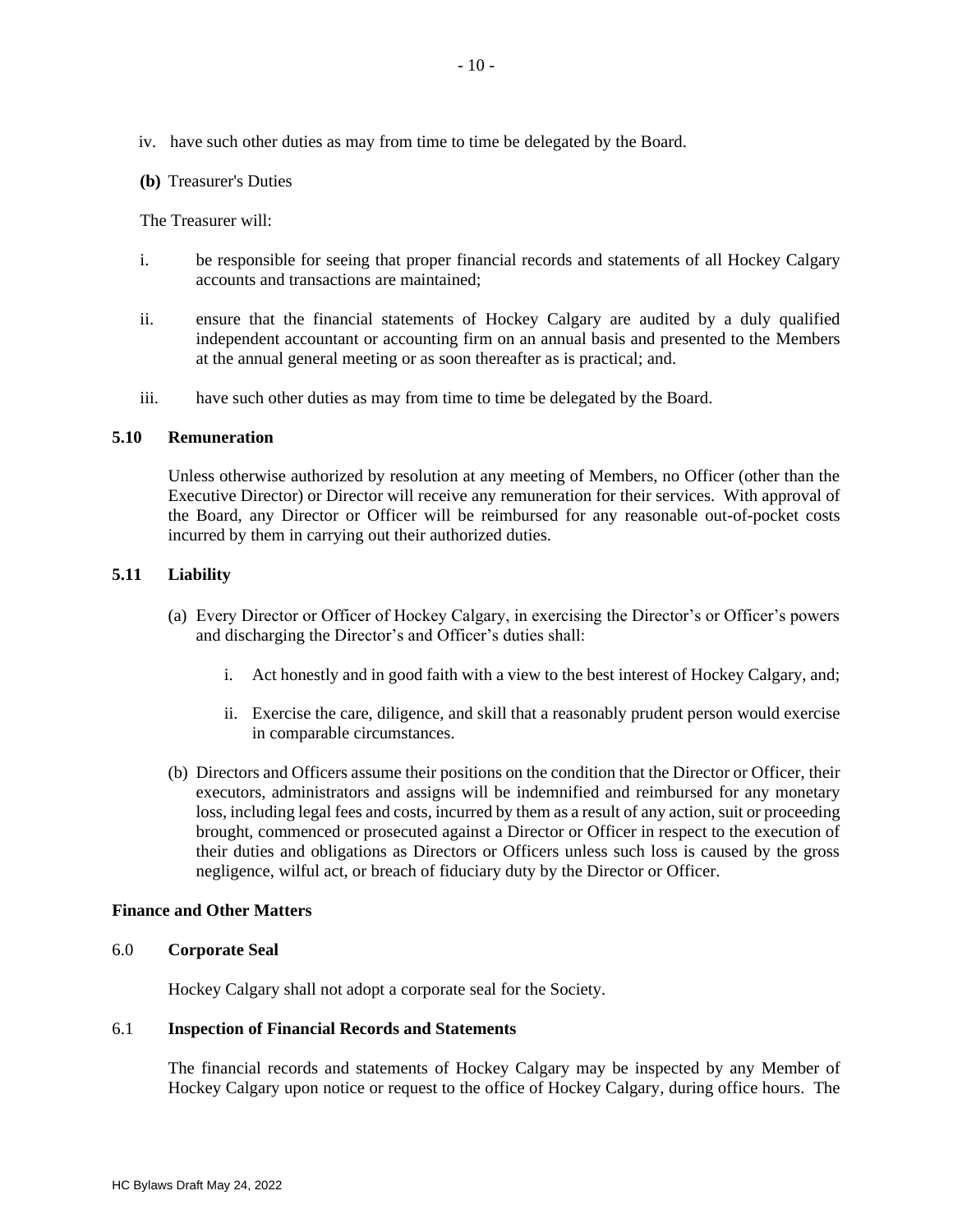Board will, at all times, have reasonable access to the financial records and statements of Hockey Calgary maintained by the Secretary or Treasurer.

### **6.2 Signing Authority**

The Board will establish signing authority to execute all agreements, documents and other instruments, on behalf of Hockey Calgary.

### 6.3 **Fiscal Year**

The fiscal year end of Hockey Calgary will be determined by resolution of the Members from time to time.

### 6.4 **Borrowing**

The Board may cause Hockey Calgary to borrow money as follows:

- (a) For the purpose of meeting the operating expenses of Hockey Calgary or the expenses of running the various competitions sanctioned by Hockey Calgary when in the opinion of the Board, other resources of Hockey Calgary are insufficient or cannot be made readily available for such purposes.
- (b) For any purpose of Hockey Calgary, as decided at an annual general meeting or special meeting, on the recommendation of the Board and with the approval of Members, given by at least 75% of the votes cast in favour of the borrowing resolution presented at the meeting.
- (c) For the purposes of providing any honorarium, upon majority vote of the Members, at an annual general meeting.

## **Amendments**

- 7.0 These Bylaws may be amended at any time by the Board, subject to ratification of the amendment by special resolution of the Members, no later than the next annual general meeting or special meeting of Members and subsequent registration of any amendment with the Registrar of Corporations. Any amendments will have full force and effect at the time the amended Bylaws have been registered with the Registrar of Corporations.
- 7.1 The Board may, from time to time, make and amend such rules and regulations as they consider appropriate for the governance or regulation of the activities of Hockey Calgary, its Members, or any of its Participants. All rules and regulations and subsequent amendments thereto will have effect from the time they are approved by the Board but must be approved by the Members at the next meeting of the Members by a simple majority (50% plus 1) of votes, or such amendments will cease to be in effect until subsequently approved by the Members.
- 7.2 Members in good standing may propose amendments to be considered by the Board. The Board may approve the amendment or may submit the amendment directly to the Members at the next meeting of the Members. If a Member wishes to propose an amendment, they must have made the request for such an amendment to the Board at least thirty (30) days prior to the meeting at which the amendment is to be considered. Such amendment will take effect from the time of the approval of the Members.